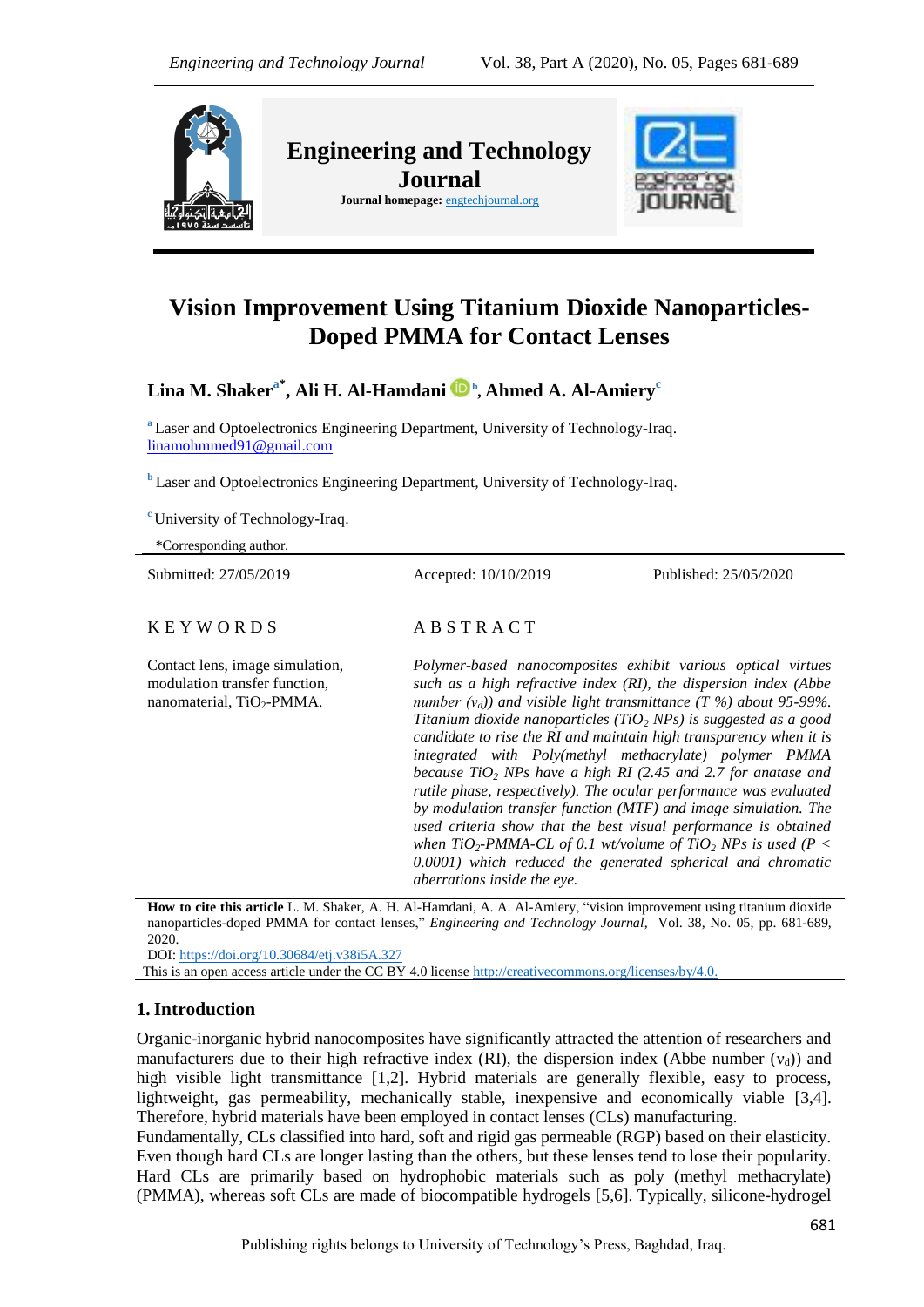or plastic polymers, in addition to the manufacturing techniques used to produce transparent ( $T >$ 95%), lightweight and impact-resistant CLs [7,8]. On the other hand, RGP CLs are expensive and suffer from their lack of hydrophilic monomers, but they are more flexible than PMMA CLs due to integration with low modulus components and high efficiency in reducing generated aberrations [9]. Another investigation of CLs materials is poly(vinyl alcohol) (PVA) CLs [10]. These materials exhibit low  $O<sub>2</sub>$  permeability and fixed water content, although they have improved physical and optical properties, with a transparency of 90% to visible light  $[11]$ . TiO<sub>2</sub>  $[12,13]$ , ZnO  $[14]$ , ZnS  $[15]$ ,  $ZrO<sub>2</sub>$  [16], Al<sub>2</sub>O<sub>3</sub> [17] NPs dopants so far have been utilized to obtain nanocomposites of high optical quality. These nanocomposites can be exploited in CLs manufacturing.

# *I. Analysis criteria*

### *1.Modulation Transfer Function (MTF)*

The MTF considers the contrast degradation that occurs in sinusoidal patterns of spatial frequency. Or it is the ratio of image contrast to object contrast at all spatial frequencies. The spatial frequency that measures the capabilities of the human visual system was examined. The contrast (modulation) of a sinusoidal pattern is defined as [18]:

$$
MTF = \frac{I_{Max} - I_{Min}}{I_{Max} + I_{Min}} \tag{1}
$$

 $I_{\text{max}}$ : the irradiance of the peak of the sinusoid

 $I_{\text{min}}$ : the irradiance of the trough of the sinusoid

At a certain value of spatial frequency the MTF will be zero, this spatial frequency value is called the cutoff frequency ( $v_{\text{cut off}}$ ) measured in Cycles/mm in this work and it is given by [19]:

 $v_{cut ~off} = \frac{1}{\lambda(F/\#)}$  $\mathbf{1}$  $(2)$ 

F/#: F/number of an optical system refers to the ratio of lens focal length (F) to the pupil diameter (PD).

This work aims to prepare pure PMMA and  $TiO<sub>2</sub>-PMMA$  with various  $TiO<sub>2</sub>$  NPs content because that PMMA has been widely used in CLs. However, no literature is available on using TiO<sub>2</sub>-PMMA nanocomposites in CLs up to our knowledge. Then using ZEMAX optical design program to evaluate and modeling the optics of the prepared CLs in comparison with the aberrated human eye. Modulation Transfer Function (MTF) and image simulation have better assisted us in image analysis.

# **2. Experimental Method**

PMMA polymer was prepared using Free Radical Polymerization (FRP) and TiO<sub>2</sub> NPs were prepared using the sol-gel method [20]. The solution casting method was used to prepare the composites with various concentrations of  $TiO<sub>2</sub>$  NPs.

# *I.PMMA preparation*

Materials used for PMMA polymer preparation are methyl methacrylate monomer (MMA) ( $C_5H_8O_2$ ) was obtained from Ruby dent, tetrahydrofuran (THF) (C<sub>4</sub>H<sub>8</sub>O) as solvent and benzoyl peroxide (BPO) ( $C_{14}H_{10}O_4$ ) as initiator. 10 mg of MMA monomer was added to 0.1 g of BPO initiator and THF was added as a solvent. The mixture is then left in a water bath for 24 hours at a temperature of 80°C under nitrogen gas protection. The polymer solution was purified by ethanol twice and left to dry [21].

# *II.TiO2-PMMA preparation*

Chloroform was used to dissolve the PMMA polymer. 0.1 g of  $TiO<sub>2</sub>$  NPs was dispersed in 10 ml of ethanol and xylene mixture (50:50). Various concentrations of 0.001, 0.05, 0.075 and 0.1 ml of the prepared mixture were added to 10 ml of PMMA polymer to obtain the doped TiO<sub>2</sub>-PMMA polymer with 0.0001, 0.005, 0.0075 and 0.01 wt/volume, respectively.

# *III. Scanning Electron Microscope*

*(SEM)* was performed by SEM 54032-GE02-0002/8038 (MIRA3/Austria). Optical properties of prepared nanocomposites were carried out by UV-Vis transmission spectroscopy UV-1601 PC,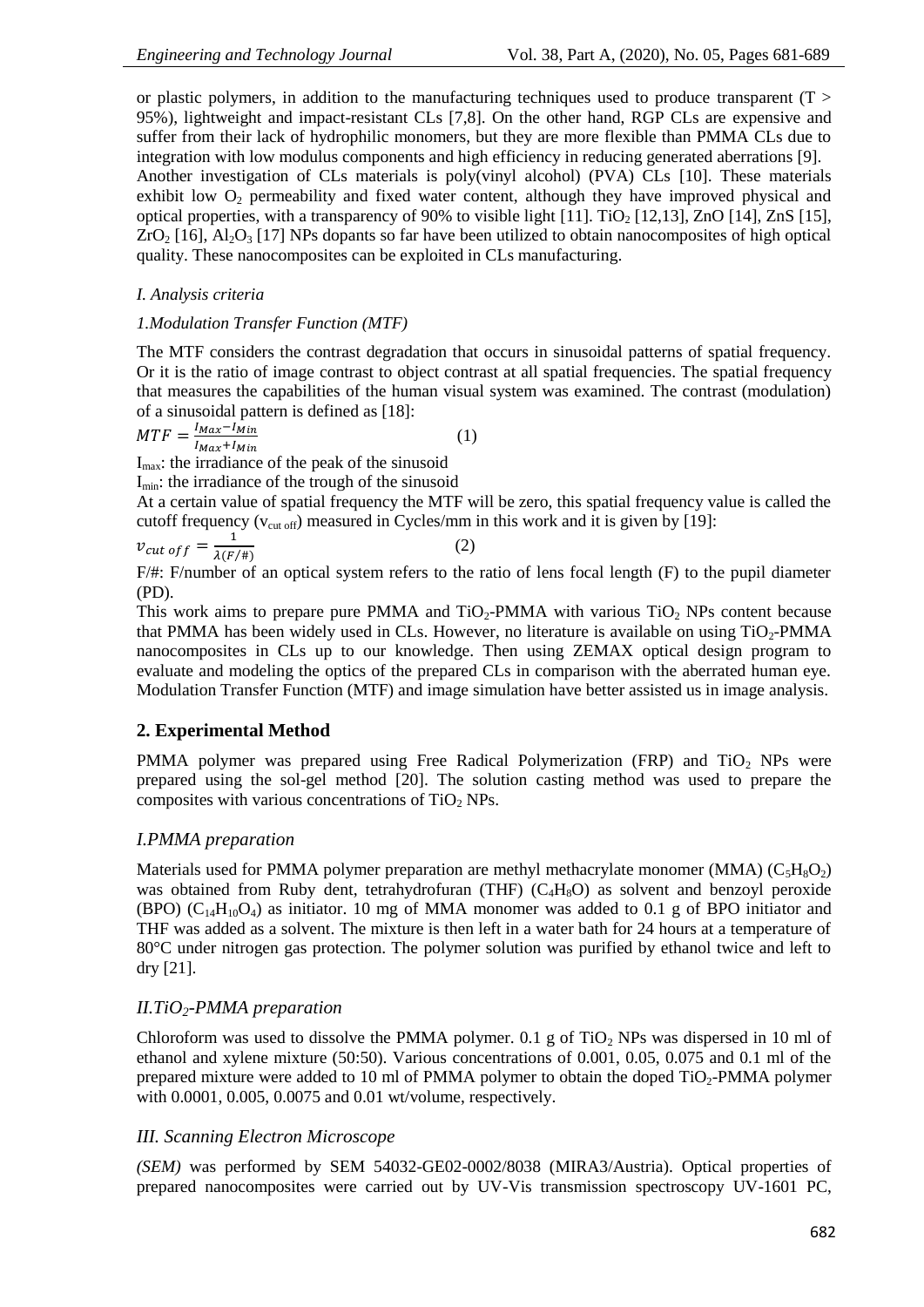(Shimadzu / Japan). The refractive index was measured by Abbe Refractometer at wavelengths 486.1, 587.6 and 656.3 nm whereas the Abbe number was calculated using Abbe formula:

$$
\mathbf{v_d} = \frac{(n_b - 1)}{(n_F - n_c)}
$$
(3)  
v<sub>d</sub>: Abbe number  
n<sub>C</sub>, n<sub>D</sub> and n<sub>F</sub>: RI of the polymer at wave-lengths of 656, 589 and 486 nm, respectively.

**Table 1: Chemical and structural formulas of prepared PMMA and TiO2-PMMA optical polymers [22].**

| Polymer abbreviation | Structure        | Chemical formula            |
|----------------------|------------------|-----------------------------|
| <b>PMMA</b>          | n                | $(C_5O_2H_8)_n$             |
| $TiO2-PMMA$          | H-CO<br>CH.<br>n | $TiO_2$ - $(C_5O_2H_8)_{n}$ |

### **3. Optical Modeling**

ZEMAX optical design program was used for modeling the human eye and the manufactured  $TiO<sub>2</sub>$ -PMMA CLs. All ray tracing simulations were performed at 5 degree field of view and at the *photopic* spectrum of 470, 510, 555, 610 and 650 nm wavelengths with weights of 0.091, 0.503, 1, 0.503 and 0.107, respectively. Liou and Brennan eye model (LBEM) [23] was chosen for the purpose of evaluating the CLs impact. Input parameters of this model are entered into ZEMAX software as illustrated in Table 2. The anterior and posterior corneal surfaces were selected as aspherical surfaces, the pupil was decentered nasally by 0.5 mm [24,25] and set at 4 mm. The crystalline lens was performed by two homogeneous gradient index shells whose refractive index (n) is described by:  $n = n_0 + n_{r2}r^2 + n_{r4}r^4 + n_{r6}r^6 + n_{z1}z + n_{z2}z^2 + n_{z3}z^3$  (4)  $r^2 = x^2 + y^2$ (5)

Both of the vitreous body of the eye and the retinal imaging surface was selected as standard surfaces. The standard surface position is centered on the optical axis and its vertex located at the Zaxis. The z-value (sag) of the standard surface is given by [26]:

$$
z = \frac{cr^2}{1 + \sqrt{1 - (1 + Kc^2r^2)}}\tag{6}
$$

c: curvature (reciprocal of the radius)

r: the radial coordinate in the lens unit

K: conic constant

Construction of the aspherical prepared CLs was done by inserting extended polynomial surface as the front surface of the applied CL. The aspherical surface sag is defined by the expression:

$$
z = \frac{cr^2}{1 + \sqrt{1 - (1 + K)c^2r^2}} + \sum_{i=1}^{N} A_i E_i(x, y)
$$
\n(7)

*N*: polynomial coefficients number in the series

 $A_i$ : coefficient on the  $i^{th}$  extended polynomial (E) term.

The front surface radius of CLs was set at 7.748 mm and it's conic at 0.035 while the back surface was set at 7.8 mm and the prepared CLs thickness has an average of 0.1 mm.

| Table 2: Input Parameters Of Liou And Brennan Eye Model In ZEMAX Optical Design [27] Program |  |  |
|----------------------------------------------------------------------------------------------|--|--|
|----------------------------------------------------------------------------------------------|--|--|

| Surface            | Radius [mm] | Thickness [mm] | RI        | $V_{\rm d}$ | Conic    | <b>PD</b>  |
|--------------------|-------------|----------------|-----------|-------------|----------|------------|
| Cornea             | 7.77        | 0.55           | 1.37      | 50.2        | $-0.18$  | [mm]<br>10 |
|                    |             |                | 6         | 3           |          |            |
| Aqueous            | 6.40        | 3.16           | 1.33<br>6 | 50.2<br>3   | $-0.6$   | 10         |
| Pupil              | Infinity    | $\Omega$       | 1.34      | 50.2<br>3   | $\theta$ | 4          |
| Lens-Front surface | 12.40       | 1.59           |           | -           | $\Omega$ | 10         |
| Lens-Back surface  | Infinity    | 2.43           |           |             | $\theta$ | 10         |
| Vitreous humor     | $-8.1$      | 16.24          | 1.33      | 50.2        | 0.96     | 10         |
|                    |             |                | 6         | 3           |          |            |
| Retina             | $-12$       |                |           |             | 0        | 10         |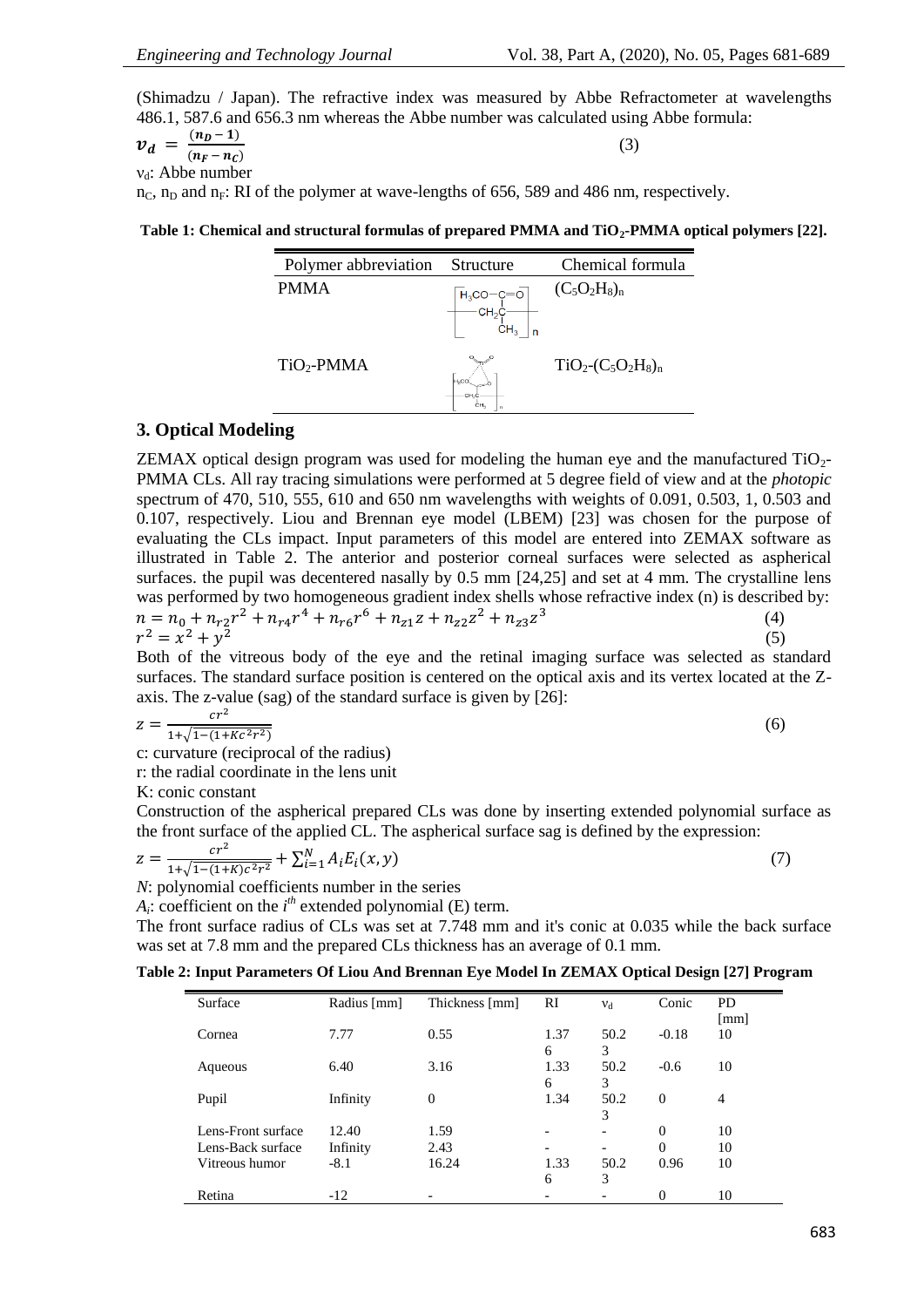# **4. Results**

A contact lens is prepared by the synthesis of PMMA optical polymer with various TiO<sub>2</sub> NPs concentrations. The synthesized lenses are shown in Figure 1. All of the resulting nanocomposites are transparent, thin and flexible. The thickness of each of the prepared CLs was measured to be 0.1 mm and its diameter of 12 mm.



**Figure 1: Photographs of prepared samples(a) pure PMMA, (b) TiO2-PMMA0.0001, (c) TiO2-PMMA0.005, (d) TiO**<sub>2</sub>**-PMMA**<sub>0.0075</sub>**, (e) TiO**<sub>2</sub>**-PMMA**<sub>0.01</sub>

# *I.RI variation with TiO2 NPs content*

RI is an important parameter for CLs. Lens materials with high RI can be cut thinner. This will greatly improve ocular biocompatibility especially for the correction of high myopia. RIs were measured for our CLs from 1.45 to 1.601 as shown in Table 3. RIs of the prepared CLs increased with TiO<sub>2</sub> doping concentration due to the polymer density increment, whereas  $v_d$  shows an opposite trend. Such RIs are superior to human corneas (1.373-1.380) and commercial CLs (1.43) as well as those reported by others [28,29]. As a result of RI variation, the indication of light dispersion namely Abbe number  $(v_d)$  of modified CLs was calculated from Equation 3.

|  |  | Table 3: Refractive index (RI) and Abbe number $(v_d)$ data of the prepared CLs |  |
|--|--|---------------------------------------------------------------------------------|--|
|--|--|---------------------------------------------------------------------------------|--|

| $TiO2$ (wt/volume) | <b>RI</b> | $V_d$     |
|--------------------|-----------|-----------|
| 0                  | 1.45      | 59.0<br>0 |
| 0.001              | 1.49<br>5 | 30.9<br>4 |
| 0.05               | 1.49<br>7 | 45.6<br>1 |
| 0.075              | 1.50<br>3 | 52.3<br>5 |
| 0.1                | 1.60<br>2 | 31.0      |

### *II.V-Vis transmission*

The UV-vis transmission spectrum shown in Figure 2 indicates that the prepared polymer nanocomposites are highly transparent in the range of 400-700 nm. From the figure, we can observe the difference in light transmittance between pure PMMA about 92% and doped PMMA with  $TiO<sub>2</sub>$ NPs about 99%. This is because of the high bandgap of  $TiO<sub>2</sub>$  NP which in turn provides these particles excellent optical transmittance. The observed higher transmittance (99%) for prepared TiO2- PMMA nanocomposites is much better than what has been obtained in earlier researchers investigations (80%) [30,31].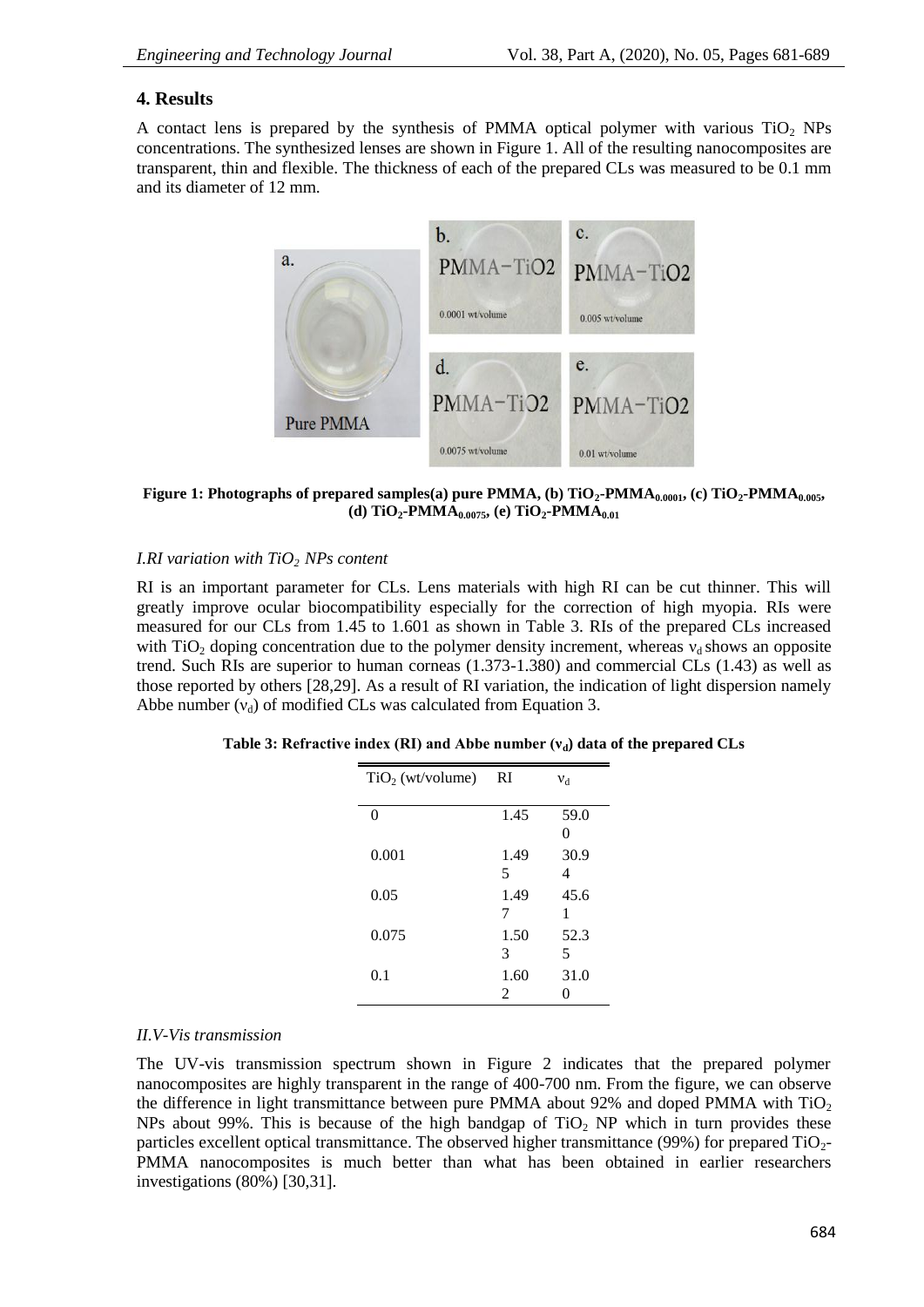

**Figure 2: UV-Vis transmittance spectra of the nanocomposite film**

### *III. Morphological Analysis*

Scanning electron monographs of prepared  $TiO<sub>2</sub>$ -PMMA nanocomposites containing 0.001, 0.075, 0.05 and 0.1 wt/volume of  $TiO<sub>2</sub>$  NPs are shown in Figures 3-6. From SEM images, it can be seen the TiO<sup>2</sup> NPs as bright points well distributed in the PMMA matrix. This good distribution helps to improve the behavior of the prepared nanocomposites.



**Figure 3: SEM monograph for PMMA-TiO<sup>2</sup> nanocomposite at 0.1 wt/volume of TiO<sup>2</sup> NPs**



**Figure 4: SEM monograph for PMMA-TiO<sup>2</sup> nanocomposite at 0.05 wt/volume of TiO<sup>2</sup> NPs**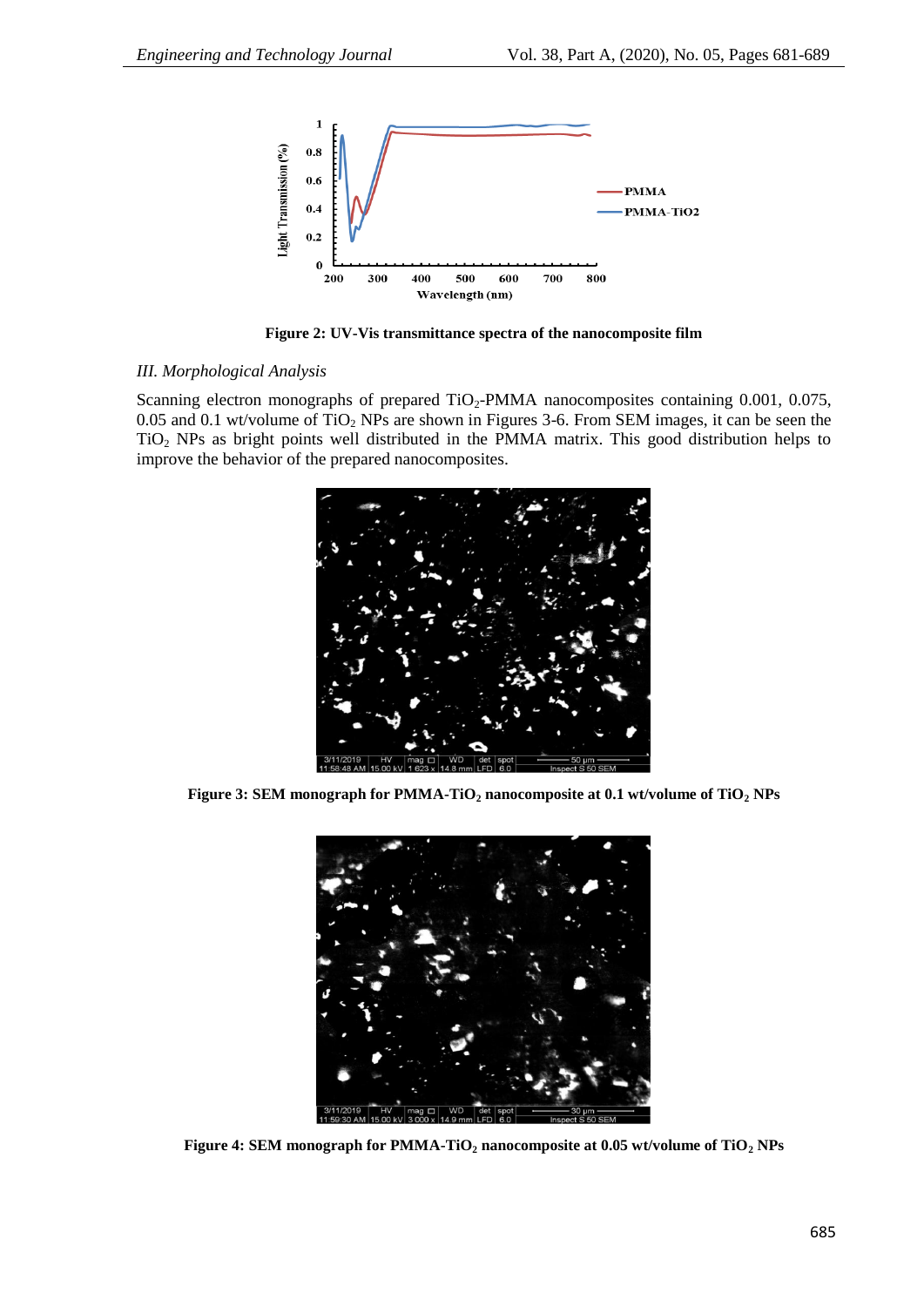

**Figure 5: SEM monograph for PMMA-TiO2 nanocomposite at 0.1 wt/volume of TiO2 NPs**



**Figure 6: SEM monograph for PMMA-TiO<sup>2</sup> nanocomposite at 0.1 wt/volume of TiO<sup>2</sup> NPs**

#### *IV.MTF and image simulation*

MTF refers to retinal image contrast as a function of spatial frequency, illustrated in Figure 7. The optimum contrast area achieved by setting the maximum spatial frequency at 30 Cycles/mm. 5 degree off-axis MTF measured at polychromatic light 470-650 nm wavelengths for all models.

The effect of varying  $TiO<sub>2</sub>$  concentrations in the PMMA matrix on the characteristics of the retinal image and its comparison with the human eye was studied using the Modulation Transfer Function (MTF). Figure 8 illustrates that high image contrast is achieved at low spatial frequencies, while the contrast of the image at high frequencies prompts how to see the details of a lower image. The highest MTF value is at zero frequency and decreases with increasing frequency.

The best vision is achieved when the area under the curve of the MTF is the largest possible. Therefore, CLs prepared from TiO<sub>2</sub> NPs at a concentration of  $0.1$  wt/volume illustrate best vision clarity (higher MTF curve,  $P < 0.0001$ ) whereas the other doped CLs exhibit almost similar behavior. The transparency of prepared nanocomposites was lost at concentrations above 0.1 wt/volume. The higher the clarity the better the image properties and the less clarity the less  $TiO<sub>2</sub> NPs$  content in the CL. This confirms the impact of RI increase with increased concentration of  $TiO<sub>2</sub>$  NPs. The image simulation in Figure 8 reveals the image in Figure 8.f. with 0.1 wt/volume of  $TiO<sub>2</sub>$  NPs concentration is more clarity than the image formed by the prepared lens without NPs addition (PMMA-only) as in Figure 8.b. and better than the retinal image formed by the eye without CL as in Figure 8.a.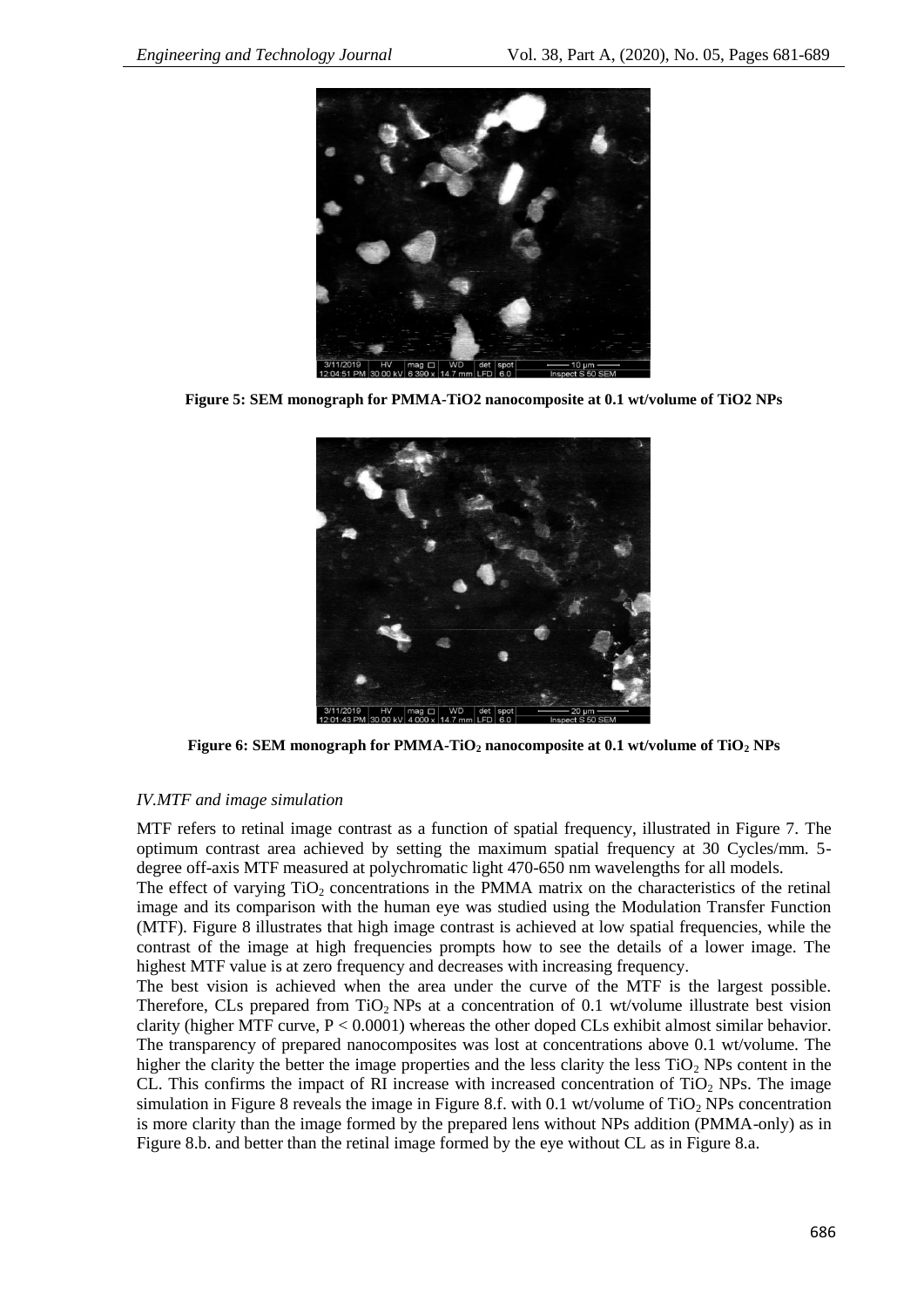

**Figure 7: MTF evaluation nm for both aberrated and treated eyes with pure PMMA and TiO2-PMMA CLs of different TiO<sup>2</sup> content in (wt/volume) at polychromatic light range 470-650**



**Figure 8: Image simulation at white light (a) LBEM model. (b) undoped CL. (c) 0.001 (wt/volume) TiO<sup>2</sup> doped CL. (d) 0.05 (wt/volume) TiO<sup>2</sup> doped CL. (e) 0.075 (wt/volume) TiO2 doped CL. (f) 0.1 TiO2 doped CL**

# *V.X-ray diffraction*

The X-ray pattern in Figure (9) shows a notable, highly intense Bragg diffraction peak at  $2\theta = 19.14^{\circ}$ . This intense hump indicates the crystallinity of PMMA polymer. The other diffraction peaks located at  $2\theta = 25.24^{\circ}$ , 43.43° and 67.65° corresponding to (100), (110) and (200) planes of the anatase TiO<sub>2</sub> phase.



**Figure 9: XRD patterns of TiO2–PMMA nanohybrid thin films**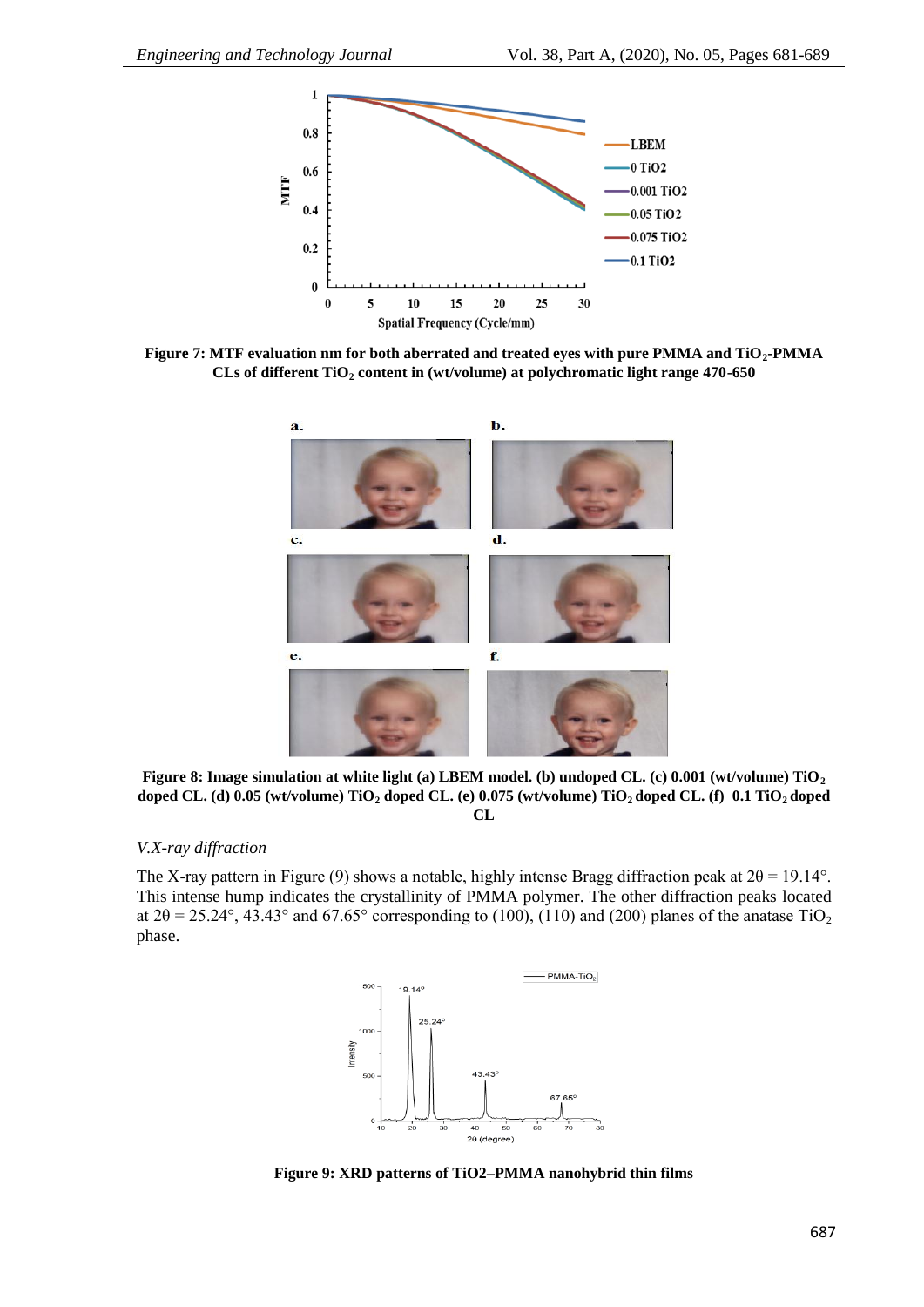# **4. Conclusion**

Transparent nanocomposites of  $TiO<sub>2</sub>$  doped PMMA have been prepared by the casting solution method. The impact of doping with various  $TiO<sub>2</sub>$  NPs concentrations on structural and optical properties has been studied. From SEM images,  $TiO<sub>2</sub>$  NPs appeared well distributed in the polymer matrix. The effect of pure and doped PMMA polymer as a material for CLs manufacturing has been simulated by ZEMAX optical design program. Higher vision clarity in terms of the higher MTF curve was achieved by doping the PMMA with higher  $TiO<sub>2</sub>$  NPs concentrations. This is due to the high RI and  $v_d$  along with high transparency in the visible spectral range.

### **References**

[1] F. A. Maulvi, A. A. Shaikh, D. H. Lakdawala, A. R. Desai, M. M. Pandya, S. S. Singhania, R. J. Vaidya, K. M. Ranch, B. A. Vyas, D. O. Shah, "Design and optimization of a novel implantation technology in contact lenses for the treatment of dry eye syndrome: In vitro and in vivo evaluation," *ACTA BIOMATER.*: Vol. 53, pp. 211–221, 2017.

[2] Q. Zhang, Z. Fang, Y. Cao, Du H., H. Wu, R. Beuerman, M. B. Chan-park, H. Duan, R. Xu, "High refractive index inorganic−organic interpenetrating polymer network (IPN) hydrogel nanocomposite toward artificial cornea implants," ACS Macro lett., Vol. 1, pp. 876–881, 2012.

[3] J. -G. Liu and M. Ueda, "High refractive index polymers: Fundamental research and practical applications," *J. Mater. Chem.*, Vol. 19, pp. 8907–8919, 2009.

[4] Y. Chujo and K. Tanaka, "New polymer materials based on element-blocks," *Bull. Chem. Soc. Jpn*, Vol. 88, pp. 633–643, 2015.

[5] F. J. HOLLY, "Basic aspects of contact lens biocompatibility," *Colloids Surf .*, Vol. 10, pp. 343–350, 1984.

[6] T. Goda and K. Ishihara, "Soft contact lens biomaterials from bioinspired phospholipid polymers," *Expert Rev. Med. Devices*, Vol. 3, No. 2, pp. 167–174, 2006.

[7] C. Maldonado-Codina and N. Efron, "Dynamic wettability of pHEMA-based hydrogel contact lenses," *Ophthalmic Physiol. Opt.*, Vol. 26, pp. 408–418, 2006.

[8] E. Seo, S. Kumar, J. Lee, J. Jang, J. H. Park, M.C. Chang, I. Kwon, J. S. Lee, Y. il Huh, "Modified hydrogels based on poly(2-hydroxyethyl methacrylate) (pHEMA) with higher surface wettability and mechanical properties," Macromol. Res, Vol. 25, pp. 704–711, 2017.

[9] [F. Shokrollahzadeh, H. Hashemi, E](https://www.sciencedirect.com/science/article/pii/S2452232516301019#!). Jafarzadehpur<sup>c</sup>, [A. Mirzajani, M](https://www.sciencedirect.com/science/article/pii/S2452232516301019#!). Khabazkhoob<sup>d</sup>, A. Yekta, S. Asgari, "Corneal aberration changes after rigid gas permeable contact lens wear in keratokonic patients," *J Curr Ophthalmol.*, Vol. 20, pp. 1–5, 2016.

[10] M. Kita, Y. Ogura, Y. Honda, S.-H. Hyon, W.-I. Cha, Y. Ikada, "Evaluation of polyvinyl alcohol hydrogel as a soft contact lens material," *Graefe's Arch. Clin. Exp. Ophthalmol*, Vol. 228, pp. 533–537, 1990.

[11] G. K. Tummala, R. Rojas, A. Mihranyan, "Poly(vinyl alcohol) Hydrogels Reinforced with Nanocellulose for Ophthalmic Applications: General Characteristics and Optical Properties.," *J. Phys. Chem. B*, Vol. 120, pp. 13094–13101, 2016.

[12] Q. Hao, X. Fu, S. Song, D. Gibson, C. Li, H. Chu, Y. Shi, "Investigation of TiO<sub>2</sub> Thin film deposited by microwave plasma assisted sputtering and its application in 3D glasses," *Coatings*, 8, , Vol. 8, pp. 1–14, 2018.

[13] S. Sathish, B. C. Shekar, B. T. Bhavyasree, "Optimization of bandpass optical filters based on  $TiO<sub>2</sub>$ nanolayers," Optical Engineering*. Res.*, Vol. 54, pp. 015101 –7, 2015.

[14] M. M. Demir, K. Koynov, C. Bubeck, I. Park, I. Lieberwirth, G. Wegner, "Optical properties of composites of PMMA and surface-modified zincite nanoparticles," *Macromolecules*, Vol. 40, pp. 1089–1100, 2007.

[15]J. Xu, Y. Zhang, W. Zhu, Y. Cui, "Synthesis of polymeric nanocomposite hydrogels containing the pendant ZnS nanoparticles: approach to higher refractive index optical polymeric nanocomposites," *Macromolecules*, Vol. 51, No. 7, pp. 2672–2681, 2018.

[16] Y. Xia, C. Zhang, J. X. Wang, D. Wang, X. F. Zeng, J. F. Chen, "Synthesis of transparent aqueous ZrO<sup>2</sup> nanodispersion with a controllable crystalline phase without modification for a high-refractive-index nanocomposite film," *Langmuir*, Vol. 34, No. 23, pp. 6806–6813, 2018.

[17] B. Cai, T. Kaino, O. Sugihara, "Sulfonyl-containing polymer and its alumina nanocomposite with high